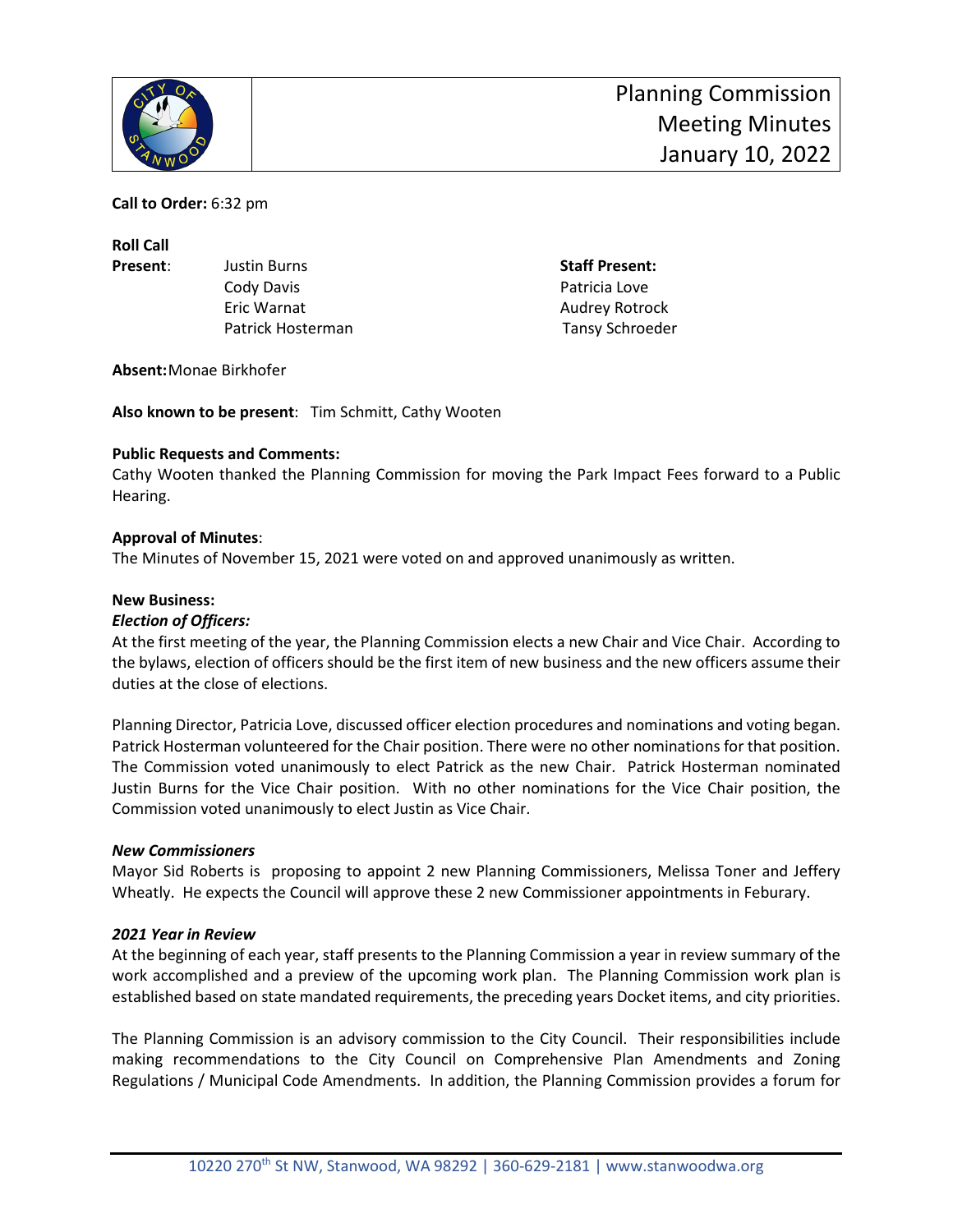

public review of development projects outside of the formal public hearing process. In 2021, the Planning Commission held all of their meetings virtually due to Covid-19.

The 2021 Planning Commission workload included:

*Code Amendments / Comp Plan Amendments / Other*:

- **Permit Procedures Restructure Code Amendment**
- **Permitted Uses Code Amendment**
- Enhanced Service Facilities Regulations
- Park Impact Fee Code Amendment Review

### *Public Meetings on Development Projects*:

- Pioneer Highway Interceptor Sewer Upgrade Project
- 101<sup>st</sup> Avenue Reconstruction
- **EXECTE:** Creek Side Apartments Phase 3
- North Star Cold Storage Addition

A series of tables were presented to the Planning Commission to show a comparison of 2021 permit activity compared to other years. The total number of permits were lower than the 2018 / 2019 peak. However, the City did see an increase in permit activity over last year.

### *2022 Work Plan*

Associated with the 2021 – 2022 Biennial Budget is a corresponding work plan for each department. Included in that work plan are items subject to review by the Planning Commission. Over the next two years the Planning Commission will be working mostly on three major issues: 2024 Comprehensive Plan Update, the Stanwood Municipal Code Update and the Housing Action Plan.

### **2022 Planning Commission Work Plan Items**

| <b>Work Plan Item</b>                                        | Tentative Timing   |
|--------------------------------------------------------------|--------------------|
| Park Impact Fee Ordinance Update                             | January - March    |
| Floodplain / FEMA Community Rating Strategy                  | January - June     |
| 2024 Comprehensive Plan: Technical Studies & Policy Analysis | January - December |
| <b>Housing Action Plan</b>                                   | January - December |
| Stanwood Municipal Code Update                               | January - December |

The February Planning Commission meeting agenda will include the Park Impact Fee Ordinance Public Hearing.